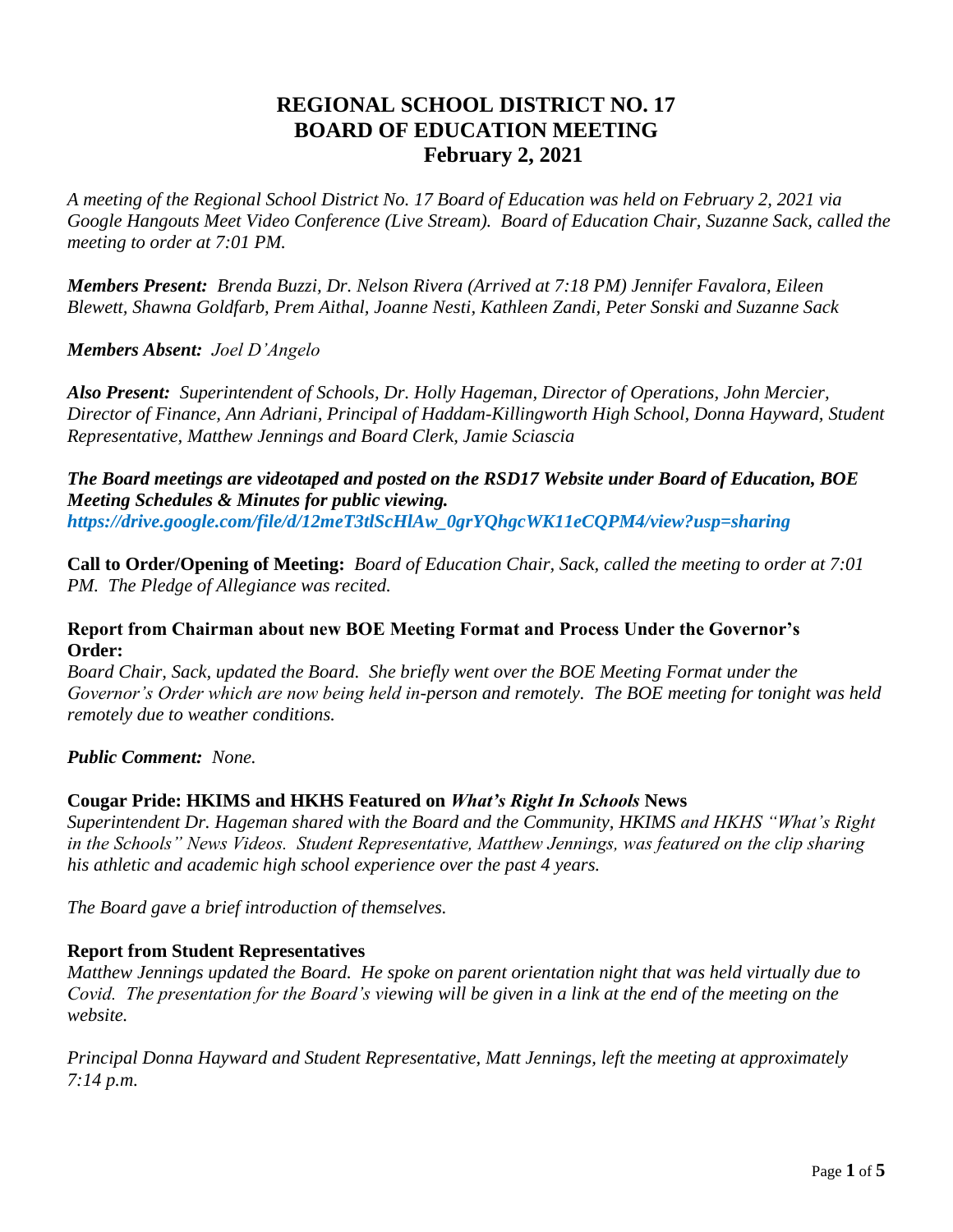### **Board Committee Reports**

### **A. Facilities Subcommittee**

#### **1) Discussion of District Assets: The White House and The Barn**

*Board Vice-Chair, Sonski, updated the Board. He briefly went over the draft of RFP Document that John Mercier had prepared and stated it would further be explained in more detail under New Business, Item A. He also updated the Board on the how the Committee discussed the White House and Barn conditions needing further maintenance and gave an estimate of emergency repairs that took place in the last year. Lastly, Board Vice-Chair, Sonski, discussed how the Committee thinks it's in the best interest for both agencies, who are housed in the White House, to begin looking for new space due to the condition.*

*The Board gave their unanimous Consent for Superintendent Dr. Hageman to reach out to the two Agencies and begin the conversation to help facilitate the beginning of finding new space that might be more functional for them. Superintendent Dr. Hageman will report back to the Board once she speaks to both agencies.*

#### **B. Finance Subcommittee**

*Eileen Blewett updated the Board. She spoke about the General Operating Budget, Special Education, not having any new update on Covid related expenses, Pre-K Enrollment being on the lower side this year, hiring a new interventionist, Fall Sports Stipends, and Chromebook allocation.*

### **C. Policy Subcommittee**

 *Joanne Nesti updated the Board. She stated how the Committee is continuing to talk about the Section 5000 Series and Out-of-District Tuition. Joanne also briefly spoke about the Disclosure Forms.* 

#### **D. Communications Subcommittee**

*Jen Favalora updated the Board. She spoke about an Article regarding Covid related spending being up for approval, possible article on Capital Plan recap, Strategic Planning and also looking at better ways to communicate across the District.*

#### **E. Personnel and Evaluation Subcommittee\***

*Board Chair, Sack, updated the Board. She spoke about finalizing the HKEA Contract, being in negotiations regarding the Support Staff Contract and the Superintendent's mid-year review.*

# **F. Strategic Planning Committee**

 *Prem Aithal updated the Board. He spoke about the Committee working on the Vision of the Graduate, identifying the next direction and presenting a draft of the Vision of the Graduate to six constituencies.*

#### **Board Liaison Reports:**

#### **A. Healthy Communities – Healthy Kids Council**

*No Report. Shawna Goldfarb mentioned they are working on budgets and meeting with each town.*

# **B. LEARN**

*Jen Favalora updated the Board. She spoke about the State of Union of LEARN, CAPSS is presenting a new funding model in legislation this year, Teaching Residency Program and Regional meetings that LEARN presents.*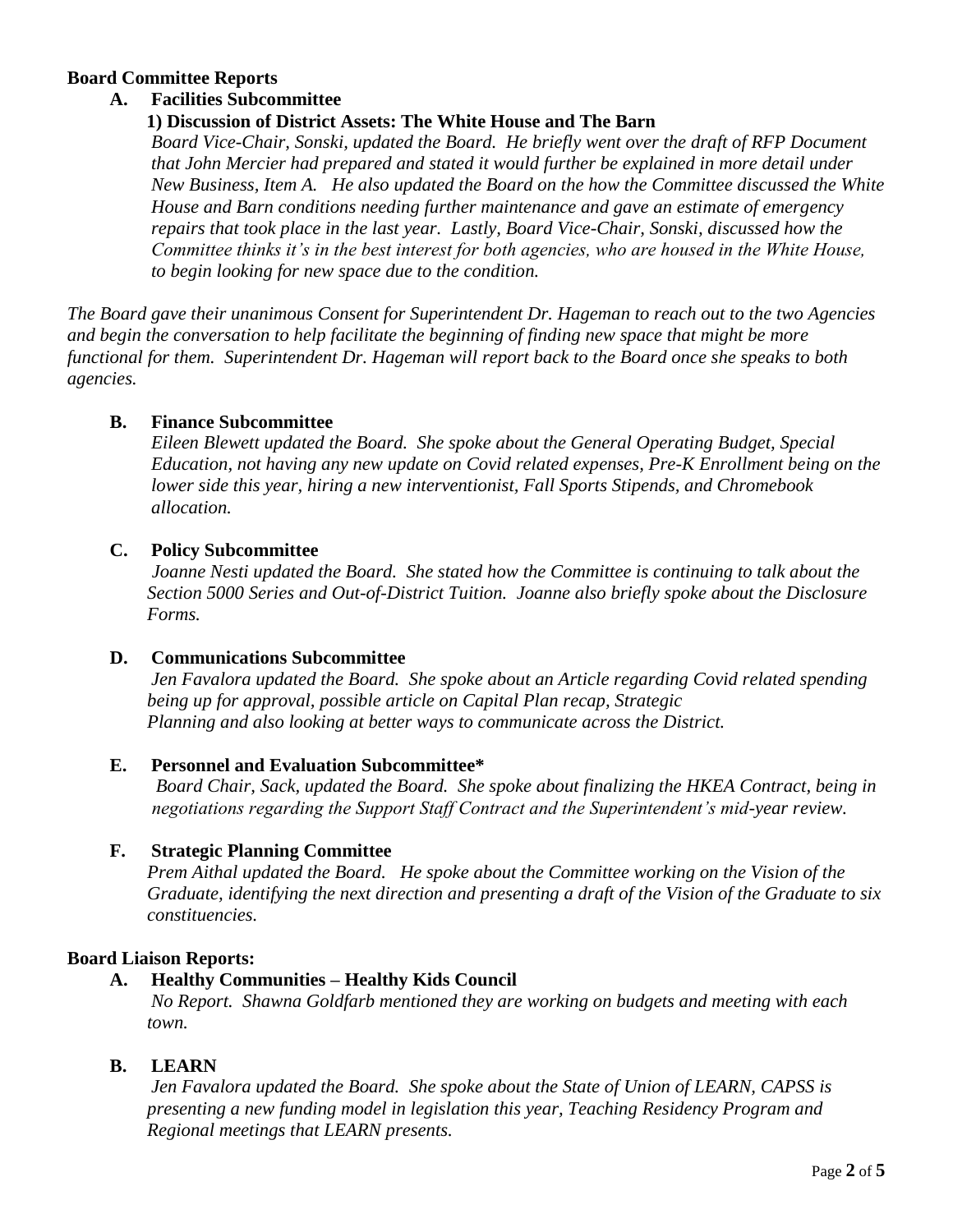**C. Park & Recreation**

*No Report.*

# **D. Haddam Board of Selectmen**

*Jen Favalora updated the Board. She spoke about how the Board of Selectmen meeting was about Covid, specifically, the vaccination roll-out for responders in town. She also stated that the Selectmen spoke about how the HKTV Holiday show was fantastic.*

**E. Killingworth Board of Selectmen** No Report.

# **Old Business:**

# **A. 5000 Series Policies 5141.7 and 5145 (Third Read)**

*Superintendent Dr. Hageman updated the Board. She spoke about the Wellness Policy 5141.7; specifically, as it pertains to designating a specific person under this policy. Superintendent Dr. Hageman further spoke about the Student Privacy Policy 5145 as it pertains to the physical examination portion. She briefly touched on Section 504.*

*Prem Aithal MOVED and Joanne Nesti SECONDED a motion to approve Policies 5141.7 and 5145 as explained and presented.*

*Motion passed unanimously 10-0-0 by the following Votes:*

| Kathleen Zandi YES              |                  |     | Shawna Goldfarb YES   |            |     |  |
|---------------------------------|------------------|-----|-----------------------|------------|-----|--|
| Peter Sonski                    | <b>YES</b><br>NΟ |     | Jennifer Favalora YES |            | NO. |  |
| Dr. Nelson Rivera YES $\sqrt{}$ |                  | NO. | Joel D'Angelo         | Absent     |     |  |
| Eileen Blewett                  | <b>YES</b>       | NO. | Brenda Buzzi          | <b>YES</b> | NO. |  |
| Joanne Nesti                    | YES.             | N() | Prem Aithal           | YES        | NO  |  |
|                                 |                  |     | <b>Suzanne Sack</b>   | YES        | NΟ  |  |

# **B. Amended Board Bylaws (Second Read)**

 *Joanne Nesti updated the Board. She spoke about the Attorney language being added back into the policy.*

*Joanne Nesti MOVED and Dr. Nelson Rivera SECONDED a motion to approve the attorney language in the Bylaws as amended and presented.*

*Motion passed unanimously 10-0-0 by the following Votes:*

| Kathleen Zandi YES $\sqrt{}$    |            | NO. | Shawna Goldfarb YES $\sqrt{}$ |            |     |  |
|---------------------------------|------------|-----|-------------------------------|------------|-----|--|
| Peter Sonski                    | <b>YES</b> | NO. | Jennifer Favalora YES         |            | NO. |  |
| Dr. Nelson Rivera YES $\sqrt{}$ |            | NO. | Joel D'Angelo                 | Absent     |     |  |
| Eileen Blewett                  | YES        | NO. | Brenda Buzzi                  | <b>YES</b> | NО  |  |
| Joanne Nesti                    | YES.       |     | Prem Aithal                   | YES        | NO  |  |
|                                 |            |     | <b>Suzanne Sack</b>           | YES        | NO  |  |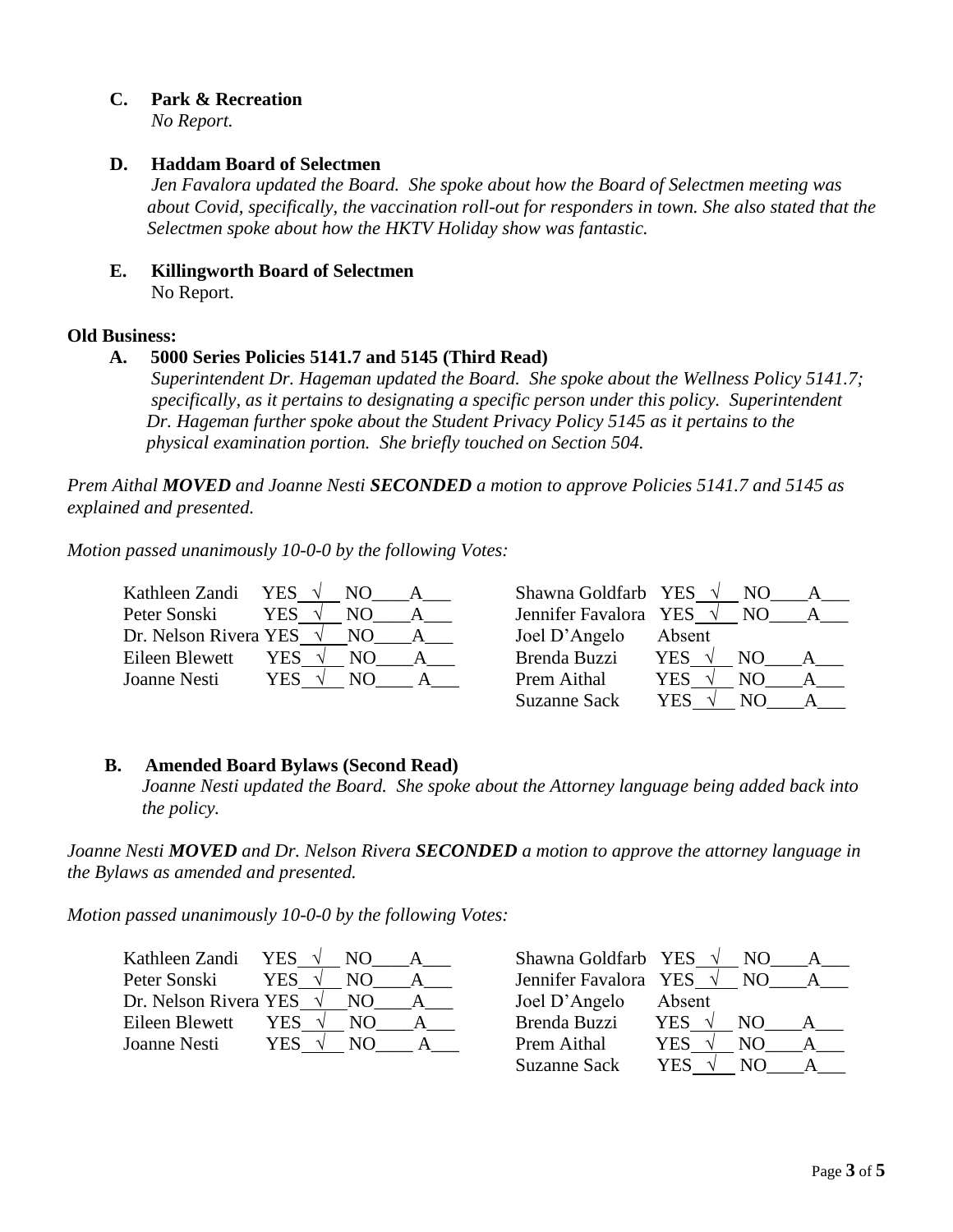#### **Consent Agenda:**

- **A. Approval of Minutes for the January 19, 2021 Board of Education – Education Session Meeting**
- **B. Personnel Report**
- **C. Enrollment Report**
- **D. 5000 Policies 5131.912, 5131.6(a), 5145.12 (First Read)**

*Brenda Buzzi MOVED and Joanne Nesti SECONDED a motion to approve the Consent Agenda as presented.*

*Motion passed unanimously 10-0-0 by the following Votes:*

| Kathleen Zandi                  | YES $\sqrt{}$ | NO. | Shawna Goldfarb YES   | NO.               |
|---------------------------------|---------------|-----|-----------------------|-------------------|
| Peter Sonski                    | YES           | NO. | Jennifer Favalora YES | NO.               |
| Dr. Nelson Rivera YES $\sqrt{}$ |               | NO. | Joel D'Angelo         | Absent            |
| Eileen Blewett                  | YES.          | NO. | Brenda Buzzi          | <b>YES</b><br>NO. |
| Joanne Nesti                    | YES           | NΟ  | Prem Aithal           | <b>YES</b><br>NΩ  |
|                                 |               |     | <b>Suzanne Sack</b>   | YES               |

# **New Business:**

# **A. Long Range Capital Planning RFP for Preview**

*Peter Sonski updated the Board. He spoke about crafting a Long Range Capital Planning RFP and how the Committee would like to send it to the Board's attorney for any suggestions before sending it to the Board formally. The Board had a discussion in length regarding same.*

*Board Member, Prem Aithal, will add this item to the agenda for the next Strategic Planning Subcommittee meeting.*

*The Board gave unanimous Consent to move forward with a legal review of the RFP.*

# **From the Superintendent**

**A. Legislative Update** 

 *Superintendent Dr. Hageman updated the Board. She briefly touched on the what was happening at the State Level.*

# **From the Director of Fiscal Operations**

# **A. Budget Transfers**

 *Ann Adriani updated the Board. She spoke about the Budget Transfer regarding Budget Staffing moving to the appropriate line.*

*Brenda Buzzi MOVED and Peter Sonski SECONDED a motion to approve the Budget Transfer as presented*

*Motion passed unanimously 10-0-0 by the following Votes:*

| Kathleen Zandi | YES $\sqrt{ }$ | Shawna Goldfarb YES             |
|----------------|----------------|---------------------------------|
| Peter Sonski   | YES V          | Jennifer Favalora YES $\sqrt{}$ |